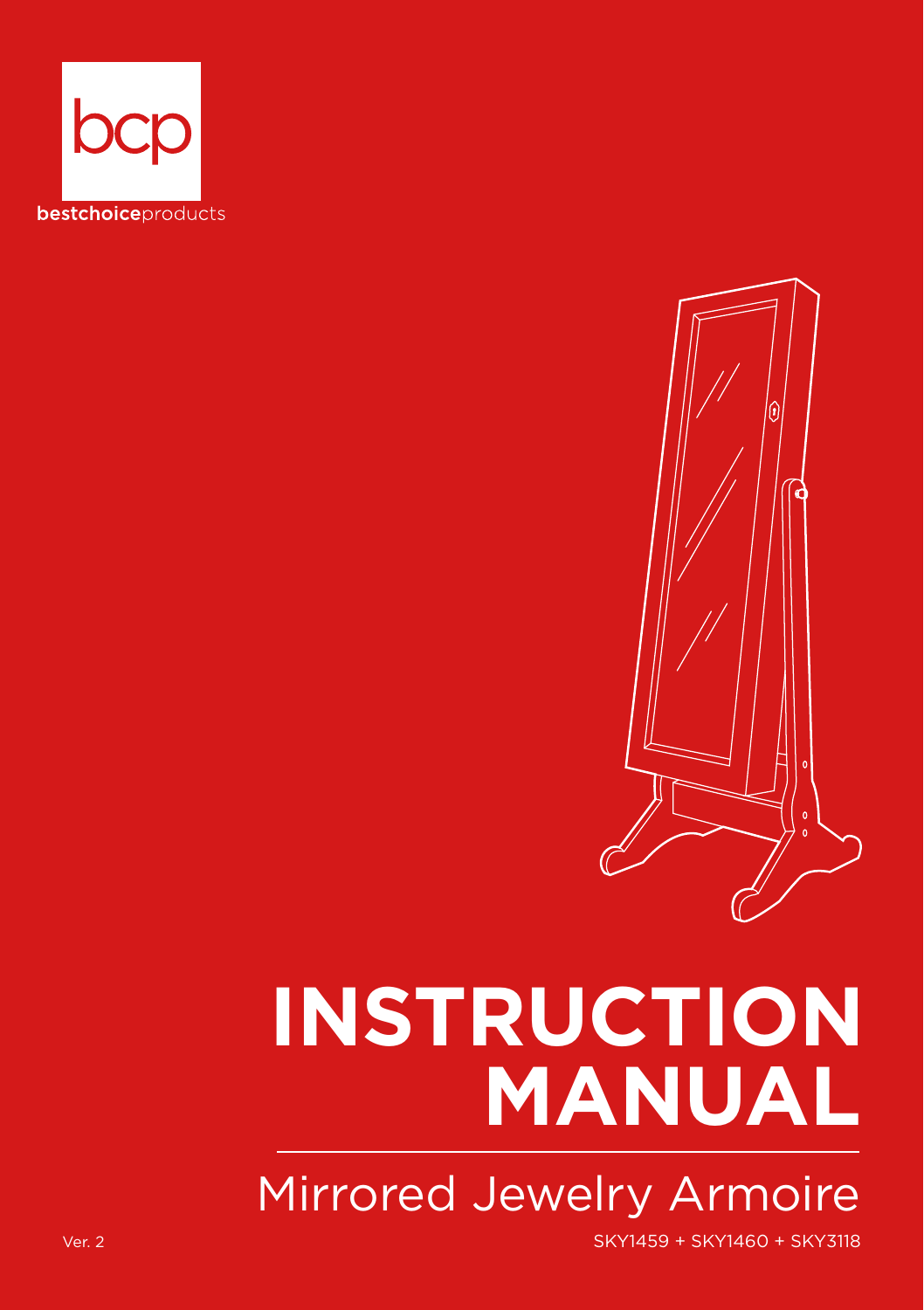



1 PC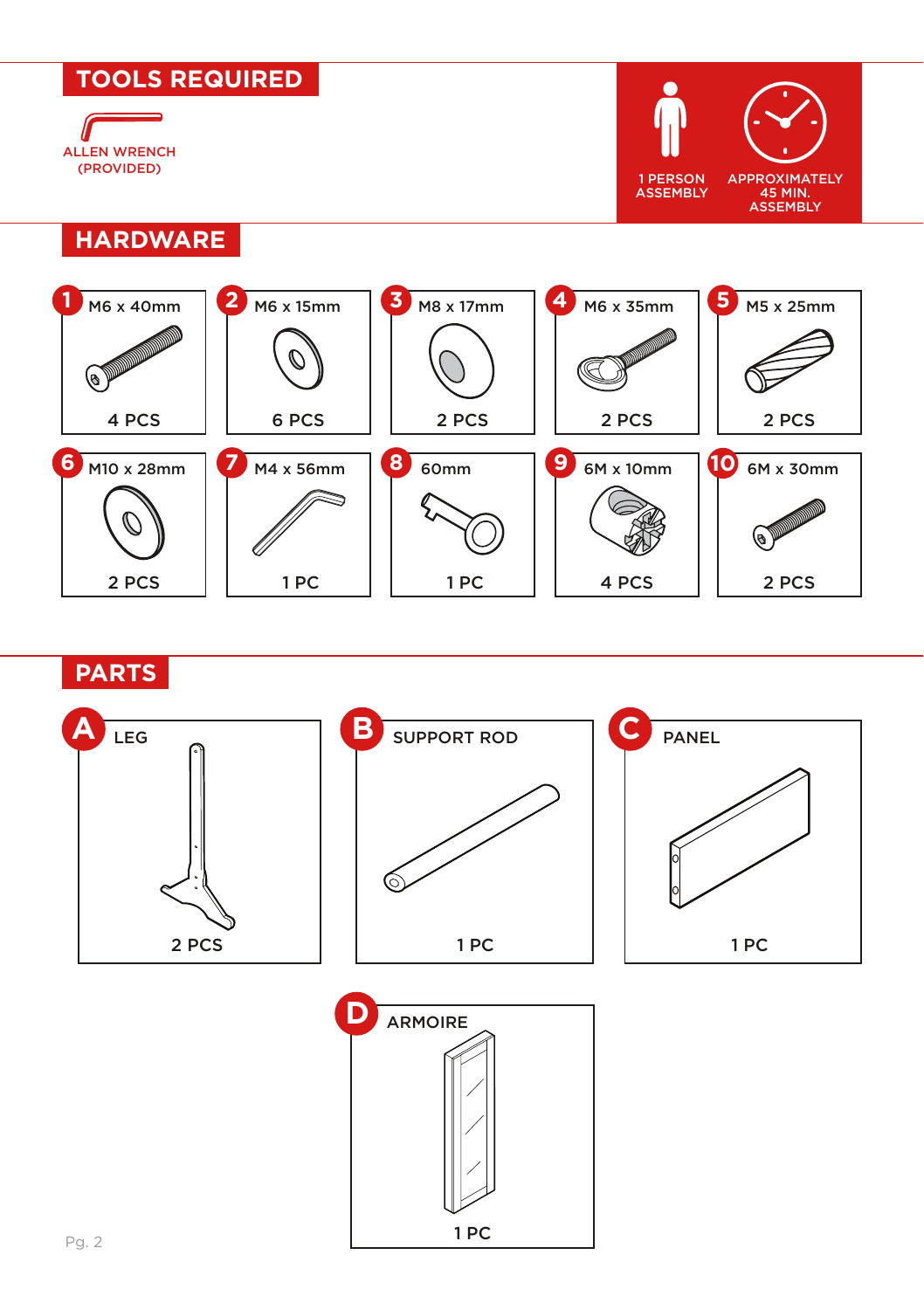**PRODUCT ASSEMBLY**

Please retain these instructions for future reference.



Assemble the base